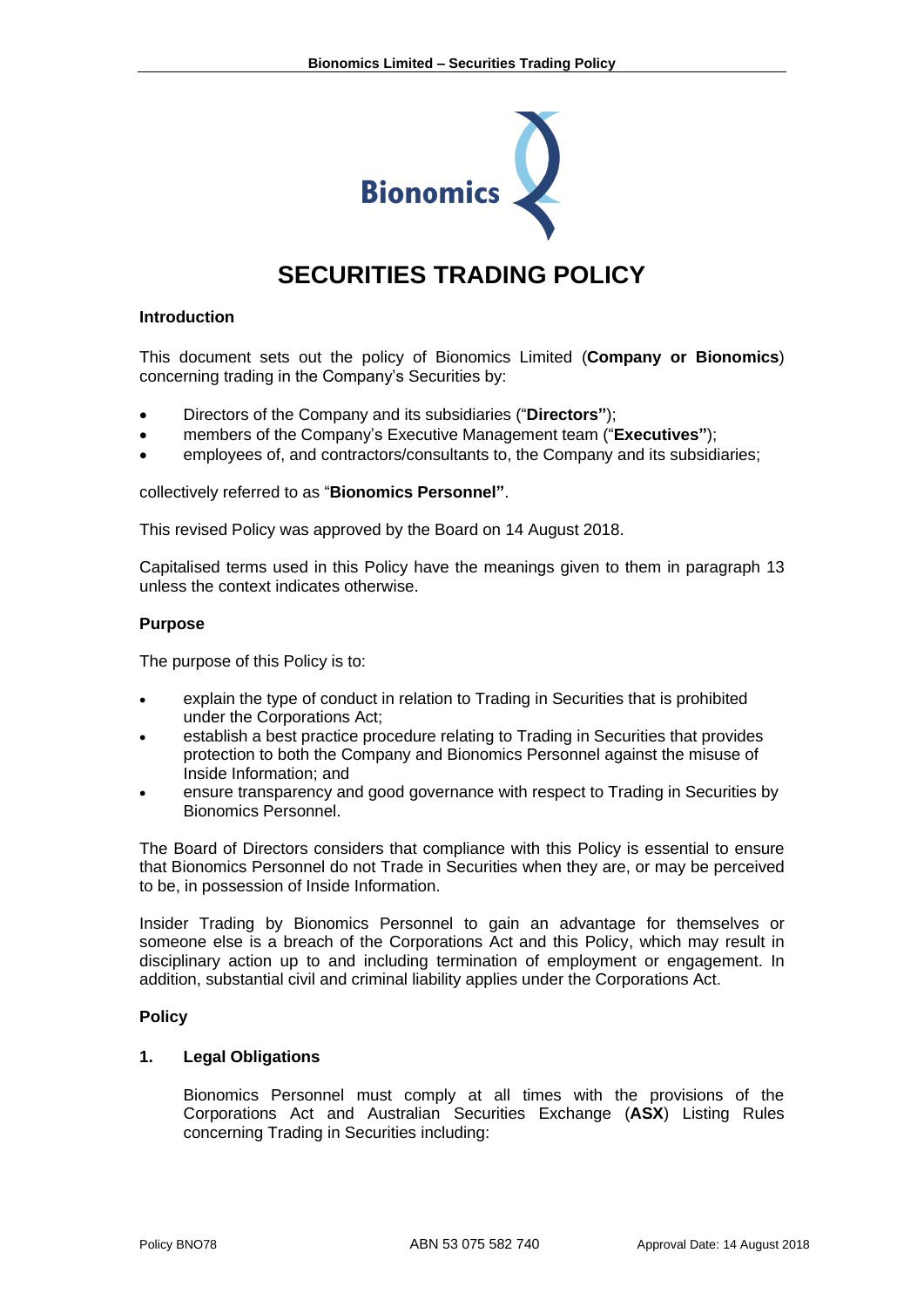- insider trading provisions (Corporations Act Chapter 7 Division 3 Sec1043A in particular);
- market manipulation provisions (Sec 1041A,1041B and 1041C of the Corporations Act);
- substantial shareholder notice provisions (Sec 671B of the Corporations Act);
- change of notifiable interests of a Director (Sec 205G Corporations Act, ASX Listing Rule 3.19A.2 & Appendix 3Y).

In addition, Bionomics Personnel must ensure that they and their Associates comply with this Policy.

# **2. Insider Trading**

In accordance with Section 1043A of the Corporations Act, Bionomics Personnel may **not** at any time:

- trade in Securities of the Company while they are in possession of Inside Information;
- procure any other person or Associate to Trade in the Securities of the Company or enter into an agreement to do so while they are in possession of Inside Information; or
- communicate (or "tip") Inside Information to any other person or Associate who is likely to Trade in the Securities of the Company or who is likely to procure another person to do so. Advisers to the Company that are in possession of Inside Information are required to keep that information confidential.

Examples of Inside Information includes; significant changes or forecasts of significant changes in the Company's financial performance compared to market expectations, the progress of clinical trials, potential commercialisation of the Company's drug candidates, pending debt or equity funding, possible asset acquisitions or sales, or other events or developments which will have, or are likely to have, a material effect on the price or value of the Company's Securities.

## **3. Black-Out Periods**

Subject at all times to paragraphs 1, 2 and 4, Bionomics Personnel may Trade in Securities of the Company at any time except for the following periods ("**Black-Out Periods**"):

- four (4) weeks prior to the Company's Annual General Meeting to 24 hours after the meeting
- the period from 1 July to 24 hours after the release of the Company's annual accounts to the ASX;
- the period from 1 January to 24 hours after the release of the Company's half yearly accounts to the ASX;
- two (2) weeks prior to release of the Company's quarterly reports (for the March, June, September and December quarters) in relation to the cash position to 24 hours after the release; and
- any other time that the Executive Chairman declares as a Black-Out Period.

## **4. Trading inside a Black-Out Period – Approval in Exceptional Circumstances**

Bionomics Personnel (other than the Executive Chairman) may only be permitted to Trade in Securities of the Company inside a Black-Out Period with the prior written approval of the Executive Chairman, which will only be given in exceptional circumstances (such as severe financial hardship, a transfer pursuant to the terms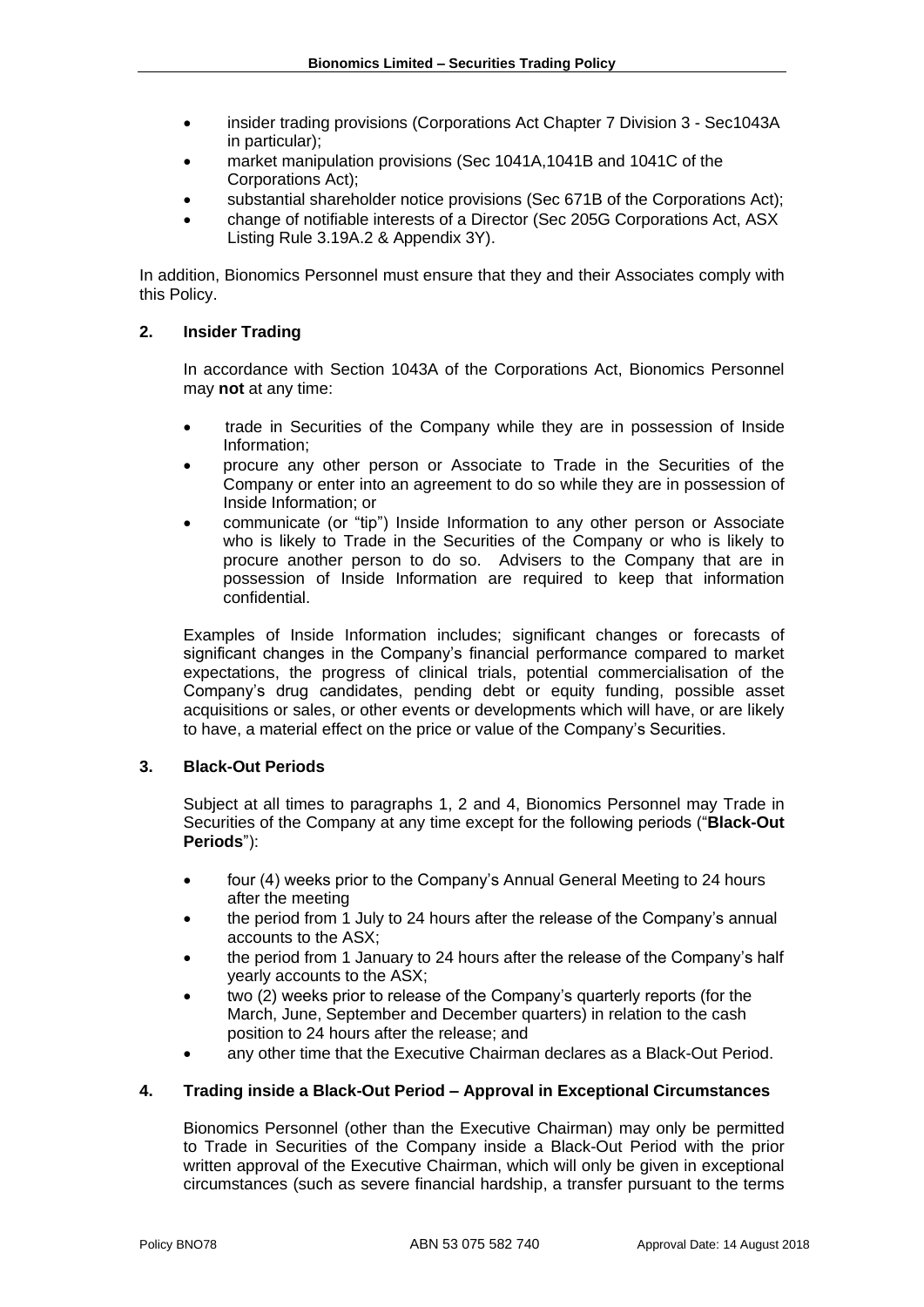of a family law property settlement or a testamentary disposition) and is subject to paragraphs 1 and 2 above.

In the case of the Executive Chairman, approval must be obtained from the Chair of the Audit and Risk Management Committee.

Where such approval is obtained, any trading must occur within 14 days of confirmation of the approval.

# **5. Trading outside a Black-Out Period – Notification and Confirmation**

Before Trading in Securities outside a Black-Out Period, Bionomics Personnel must inform the Company Secretary in writing of their intention to trade and seek approval from the Executive Chairman to proceed with the Trade. In the case of the Executive Chairman, the approval of the Chair of the Audit and Risk Management Committee must be obtained. Any trading must occur within 14 days of receiving written approval to Trade.

Directors and Executives must provide written confirmation within 2 days of any trading in Securities that has occurred to the Company Secretary, and the Company Secretary should forward this confirmation to the Executive Chairman.

Any approval to Trade can be given or refused by the Company in its discretion, without giving any reasons and is final and binding. An approval to Trade can be withdrawn if new information comes to light or there is a change in circumstances. If approval to Trade is refused, the person seeking the clearance must keep that information confidential and not disclose it to anyone.

Approval to Trade outside a Black-Out Period, or inside a Black-Out Period under exceptional circumstances, does not alleviate the primary responsibility of Bionomics Personnel and their Associates to ensure they do not Trade in Securities whilst they are in possession of Inside Information.

## **6. Imminent Releases**

Bionomics Personnel may **not** Trade in Securities of the Company at any time when they are aware that any announcement of a major event or release of price sensitive information is likely to occur.

## **7. Retiring Directors or Executives**

A retiring Director of the Company or an Executive who ceases employment with the Company shall be bound by the provisions of this Policy for a period of 30 days from the date their retirement or cessation becomes effective. The Company Secretary shall advise the Director or Executive in writing of any applicable Black-Out Periods.

## **8. Notifiable Interests**

Directors and Executives must provide the Company Secretary with written confirmation of the number and price of Bionomic Securities purchased or sold, the total amount paid or received and the nature of the trade (eg. on market) within 2 days of a change in interest, to ensure compliance with the requirements of the Corporations Act and the ASX Listing Rules in relation to notifiable interests.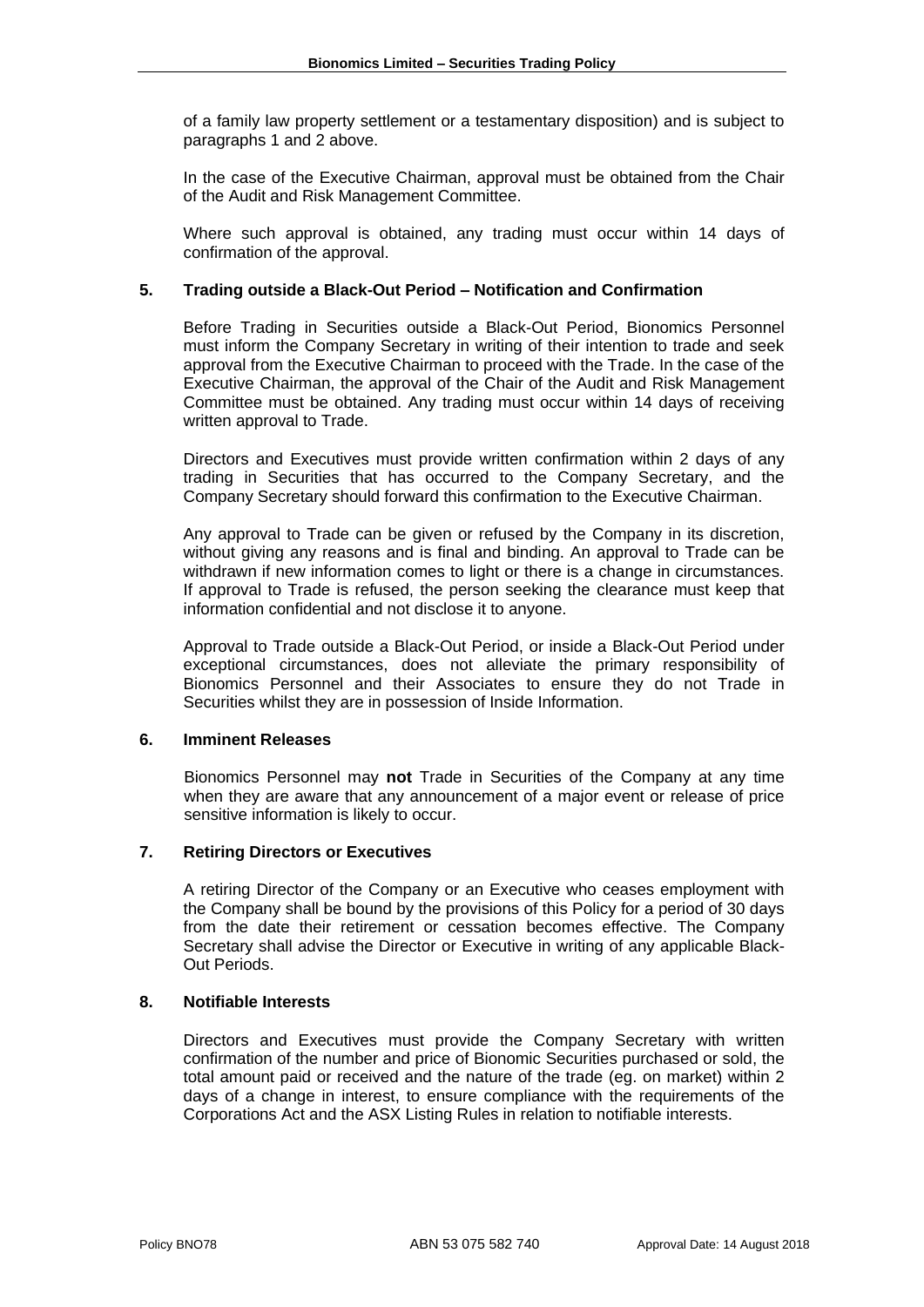## **9. Other Companies**

Bionomics Personnel must **not** Trade in Securities of other companies where they have Inside Information relating to that company or are aware of any proposed transaction by Bionomics concerning that other company or its Securities. Bionomics Personnel are bound by duties of confidentiality in relation to Inside Information obtained about other companies in the course of performing their duties at Bionomics.

## **10. Hedging Not Permitted**

Bionomics Personnel must **not** enter into transactions regarding the Company's Securities for the purpose of hedging, or otherwise transferring, limiting or minimising their economic risk to those Securities (eg; a forward contract or a put or call option). In addition, under Section 206J of the Corporations Act, Directors and Executives are prohibited from entering into hedging transactions that have the effect of limiting their exposure to their remuneration that has either not vested or has vested but remains subject to a holding lock.

# **11. Prohibition on Margin Loan Arrangements**

Bionomics Personnel shall not enter into a margin loan, stock lending or any other funding arrangement to acquire any Bionomics Securities where the lender or other third party is granted a right to sell or compel the sale of all or part of those Securities.

# **12**. **Trading Excluded from this Policy**

This Policy does not preclude Bionomics Personnel from;

- participating in the Company's Employee Share Option Plan, Employee Equity Plan, Share Purchase Plan or any other employee incentive or equity scheme. However, Bionomics Personnel may **not** exercise any options or rights under any employee incentive or equity scheme or sell any Security received upon exercise of those options or rights at any time during a Black-Out Period;
- the cancellation, lapsing or surrender of an option or right under an employee incentive or equity scheme;
- a disposal of Securities through a takeover offer, scheme of arrangement or equal access buy back;
- an acquisition of Securities or disposal of rights under an offer or invitation made to all or most security holders, including dividend reinvestment plans, bonus issues, share purchase plans and a pro-rata rights issue;
- Trading where the beneficial interest in the Security does not change;
- Trading in units of a fund or arrangement, other than a fund only investing in Securities in Bionomics, where the assets of the fund are invested at the discretion of a third party;
- the exercise of an option or right under an employee incentive or equity scheme, but not the sale of Securities following exercise, where the final date for the exercise falls during a Black-Out Period and the Company has been in an exceptionally long Black-Out Period or a number of consecutive Black-Out Periods and the Bionomics Personnel could not have been reasonable expected to exercise at a time when free to do so;

provided that, in compliance with the Corporations Act, Bionomics Personnel do not possess Inside Information at the time of Trading.